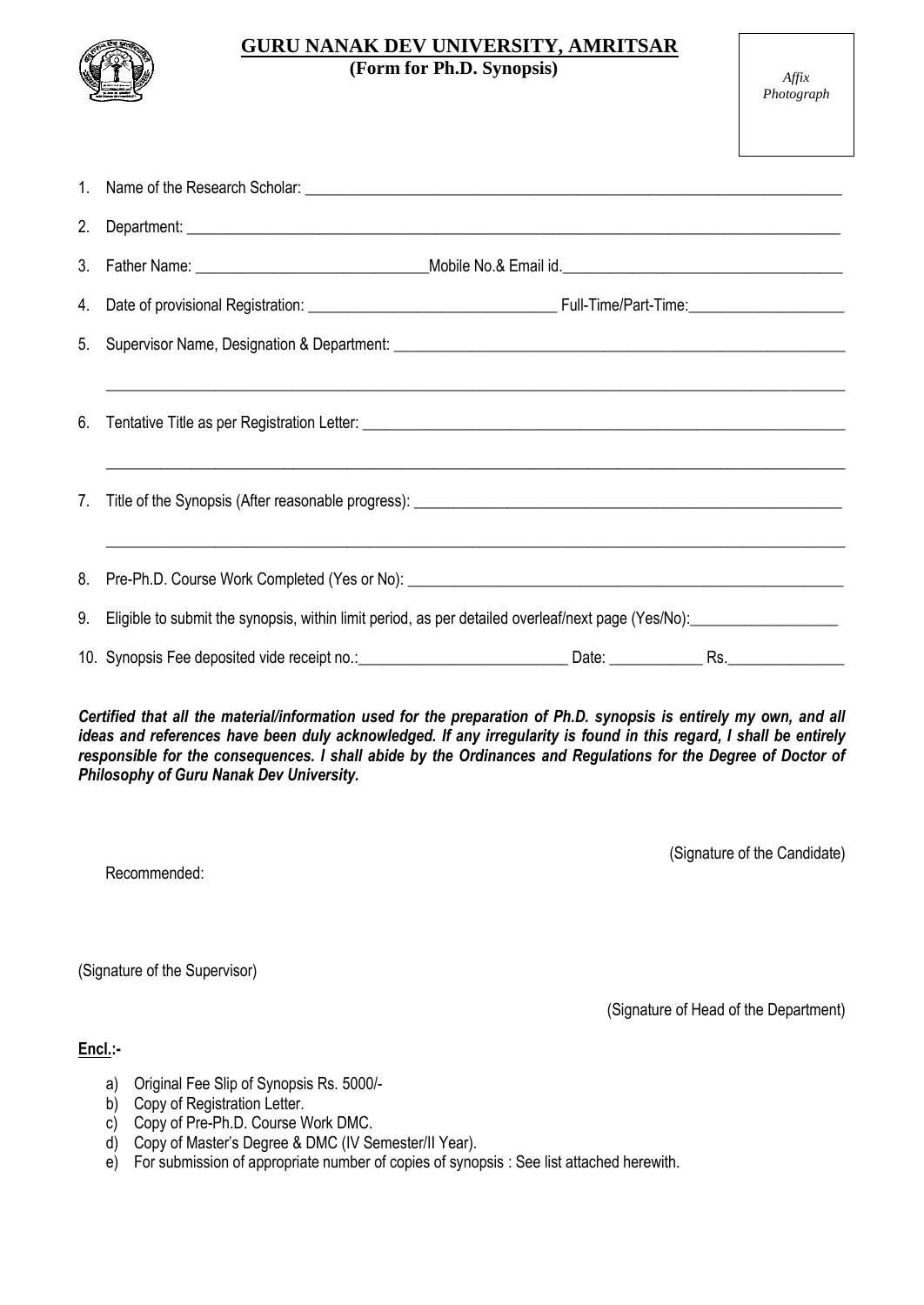### **Ph.D. Ordinance for Submission of Synopsis**

After a candidate has made reasonable progress, he/she will be eligible to submit the synopsis along with prescribed form recommended by the Supervisor and forwarded by the Head of the Department **after one year from the date of provisional registration and within two years from the date of provisional registration.** However, If the candidate fails to submit his/her synopsis within limit period from the date of provisional registration, the Dean, Academic Affairs may grant extension of six months for submission of synopsis with a fine as prescribed by the university from time to time as late fee. Further that the maximum time limit for submission of synopsis after the date of provisional registration shall be two & half years, after which no extension shall be granted. **If the candidate is unable to submit the synopsis after the completion of the extended time period, the provisional registration of the candidate will automatically stand cancelled.**

The application must be accompanied by a appropriate number of copies **(For submission of appropriate number of copies of synopsis,** See list attached herewith) of synopsis containing the following:

#### **i) For Science and Engineering & Technology related subjects:**

- $\triangleright$  The title of the synopsis.
- $\triangleright$  Review of the literature.
- $\triangleright$  Objectives
- Work Plan
- $\triangleright$  Result and discussion.
- $\triangleright$  brief summary & future plan
- $\triangleright$  bibliography

#### **ii) For other Subjects:**

- $\triangleright$  Title of the synopsis.
- $\triangleright$  Review of the literature.
- $\triangleright$  Objectives
- $\triangleright$  Research Methodology
- Proposed Chapter Scheme.
- $\triangleright$  bibliography